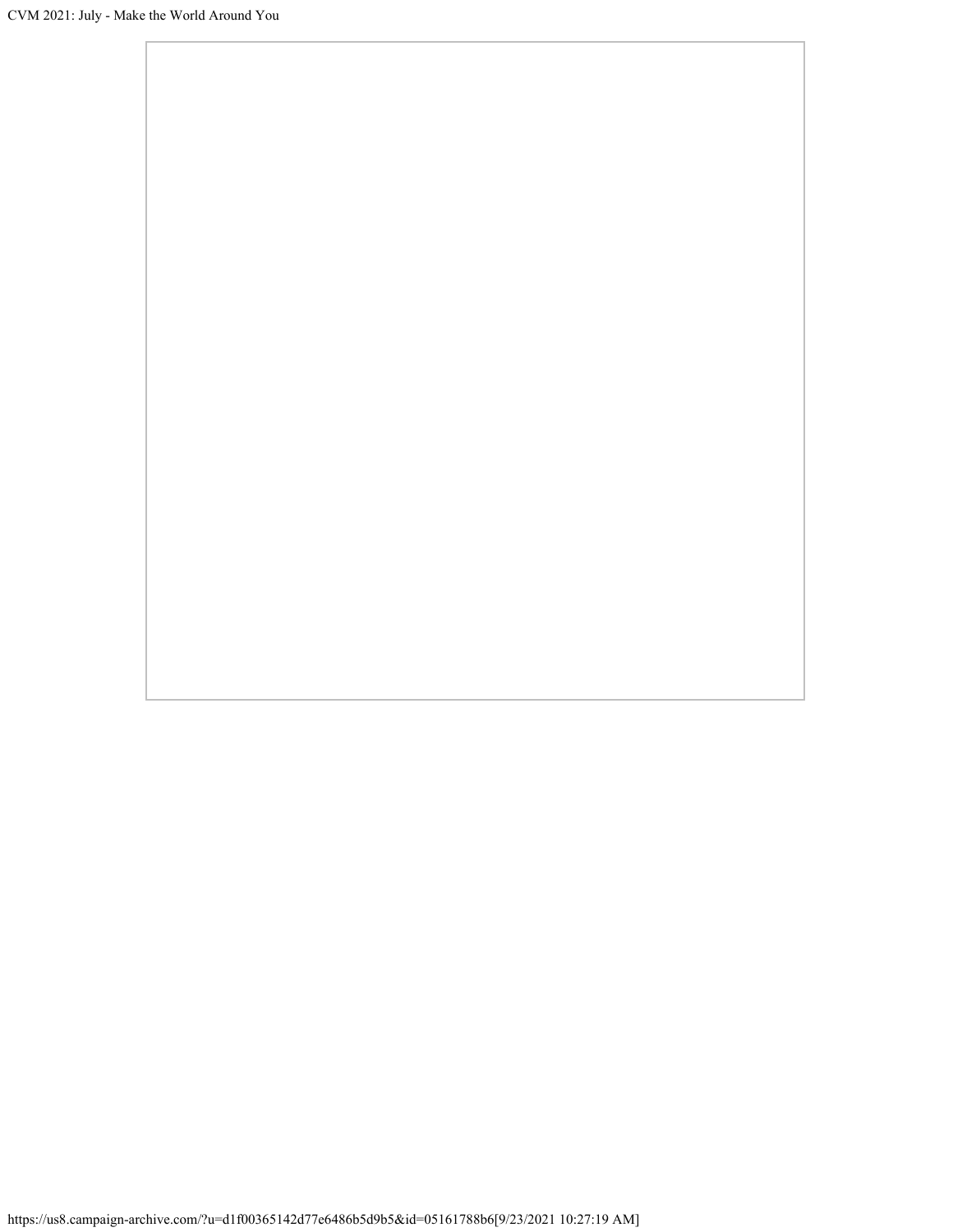

Pictured: NASA air rockets programming, CVM's in progress rocket launch controller. Featuring a [Circuit Play Ground express](https://learn.adafruit.com/adafruit-circuit-playground-express) programmed with [Make](https://learn.adafruit.com/beginner-first-project-power-switch-relay-circuit-playground-smart-plug) [Code,](https://learn.adafruit.com/beginner-first-project-power-switch-relay-circuit-playground-smart-plug) fun switches, and a launch button, in a lasered [makercase.](https://en.makercase.com/#/)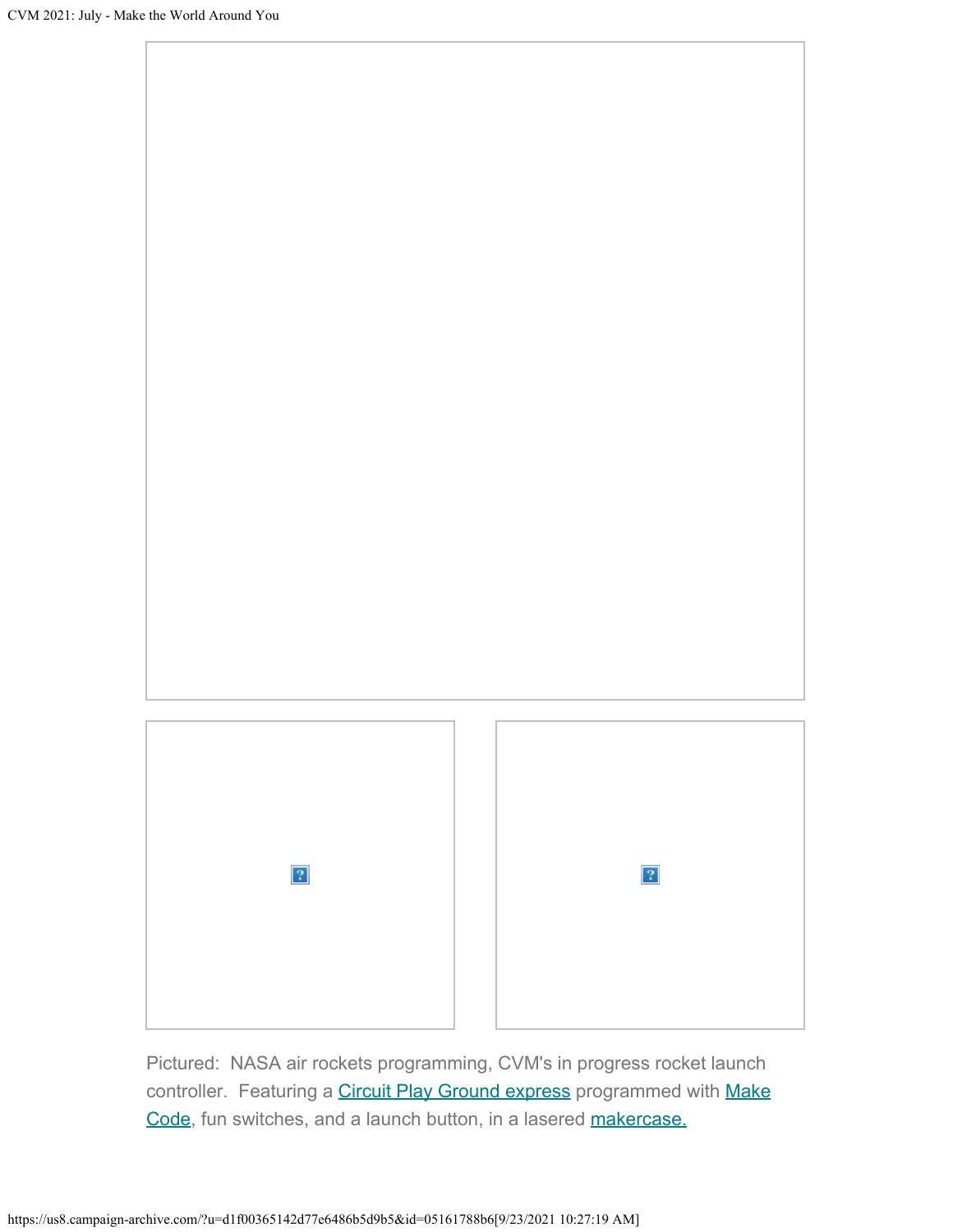The rocket launcher will be a fun way to demonstrate how easy it is to make fun projects using microcontrollers. It will be used to launch ai[r rockets](https://makezine.com/2008/12/13/compressed-air-rocket/) that the kids will make. If you would like to volunteer to help with this fun project, e-mail [info@cedarvalleymakers.org](mailto:info@cedarvalleymakers.org?subject=Volunteer).

### *Work Shops and Events:*

#### **[Check the Events Page](https://www.cedarvalleymakers.org/events)**

Come to our recurring series on Tuesdays and Thursdays 7 - 9. We will support digital, microcontrollers, and maker processes, such as 3d printing, laser cutting, and CNC. Otherwise, subscription members know there is always a second in the shop during scheduled events.

## Robot Design Work Shop



 $\vert 2 \vert$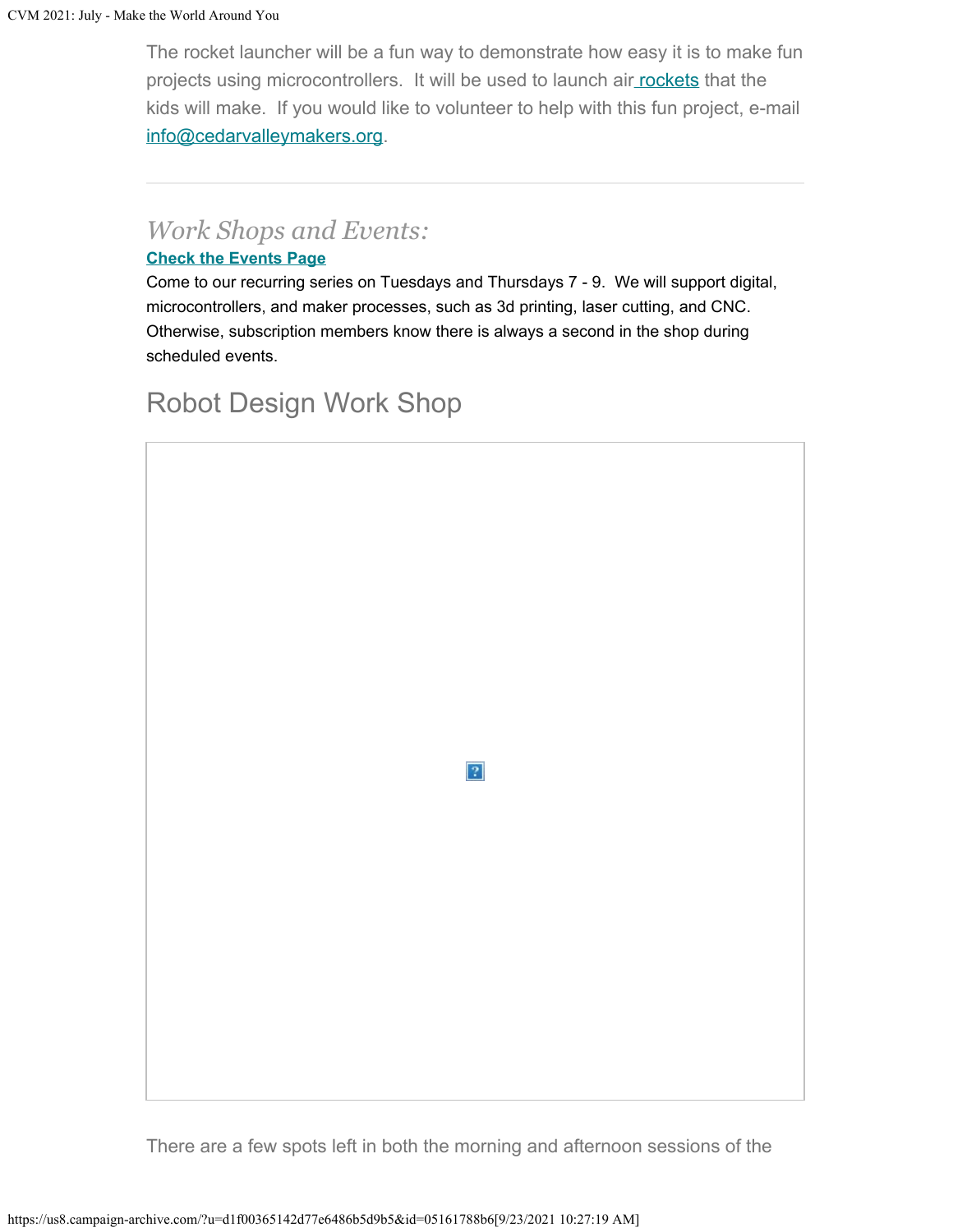robotics design workshop. Dates: August 9th-13th, Sessions (10:00 - 12:00 **or** 1:00 - 3:00)

Workshop Description(Ages 12 - 16):

Build your design and electronics skills by making your own CupBot. Using the design process, you'll build and enhance your very own robot, all while using resources available in the Cedar Valley Makerspace. [Register on our events](https://www.cedarvalleymakers.org/events)

[page](https://www.cedarvalleymakers.org/events)

# **Tool of the Month**



Donated by anonymous, a carving vice is great for........ carving, but really anytime you need to get a hold of odd shaped projects.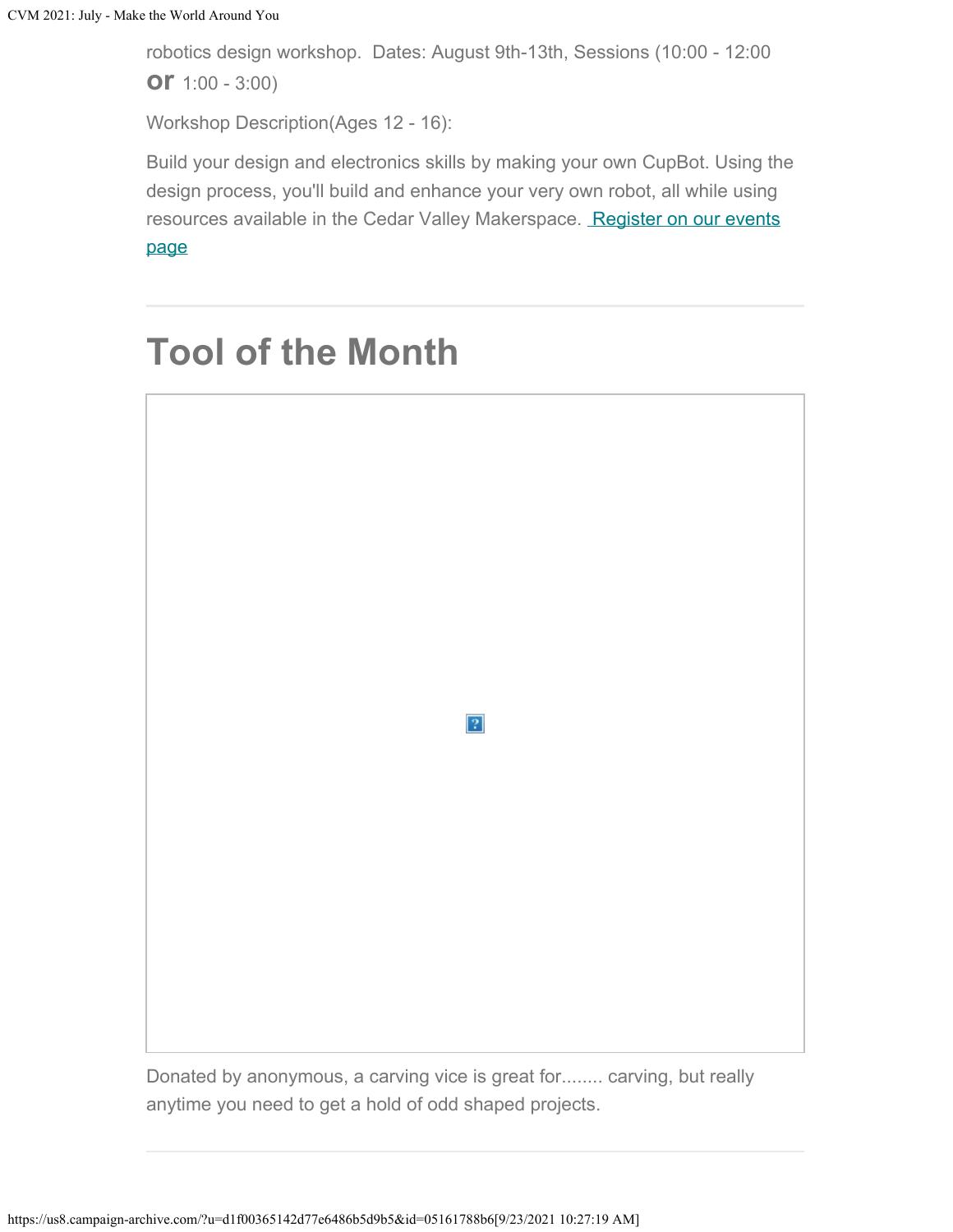# **Project of the Month**

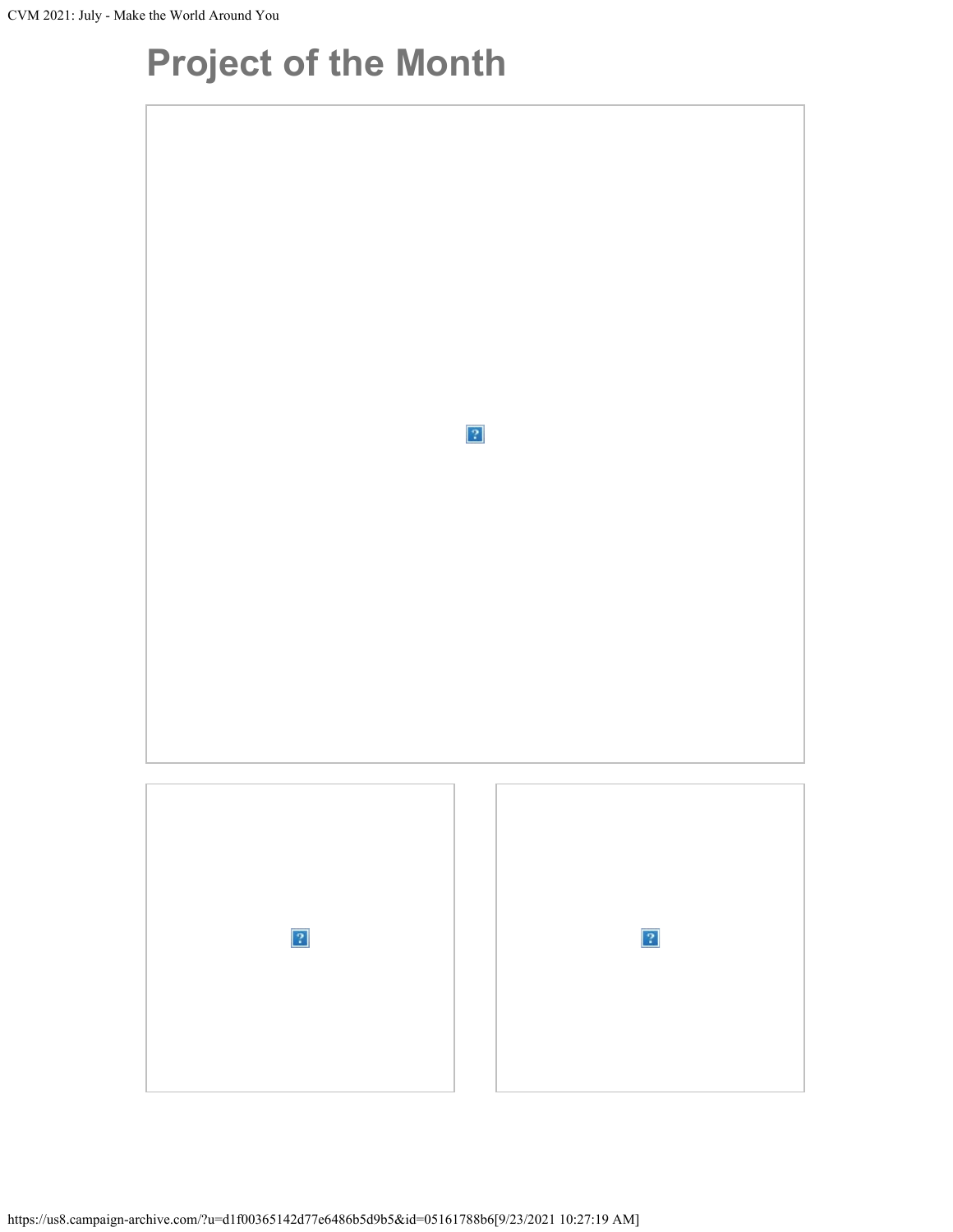

Project by David Drum: One of the great things about having maker skills is the ability to create exactly what you want. At the Makerspace, David used the planer, table saw, router, ornamental bender, and the metal drill press. Added some alchemy, to get a black patina on the parts and he has a beautiful, custom solution for propagating plants.

## Fabulous Lab For Free

<span id="page-6-0"></span>

If you or your community or interest group would like to schedule an event or meet in our Fab Lab, please inquire at

### [info@cedarvalleymakers.org](mailto:info@cedarvalleymakers.org?subject=Can%20my%20group%20meet%20at%20the%20makerspace%3F).

Robotics Cubs, Rocket Clubs, Scouts and FFA, are just a few of the groups that have scheduled meetings at CVM.

The space has been re-organized with all of the digital software and tools to make your groups next S.T.E.A.M project top notch. Donations and community support make the space available no charge.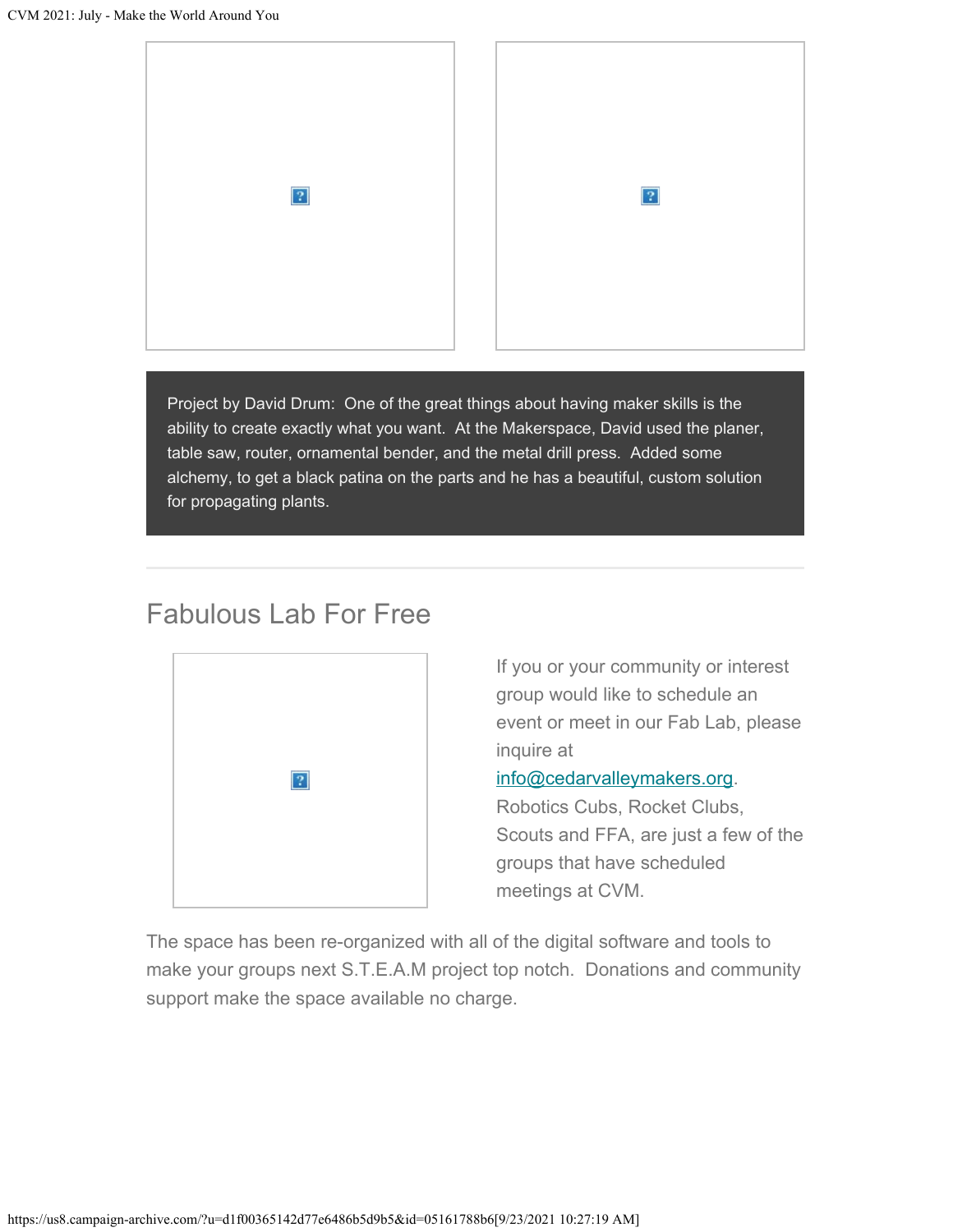

**Fully vaccinated** *are no longer required to wear masks at the Cedar Valley*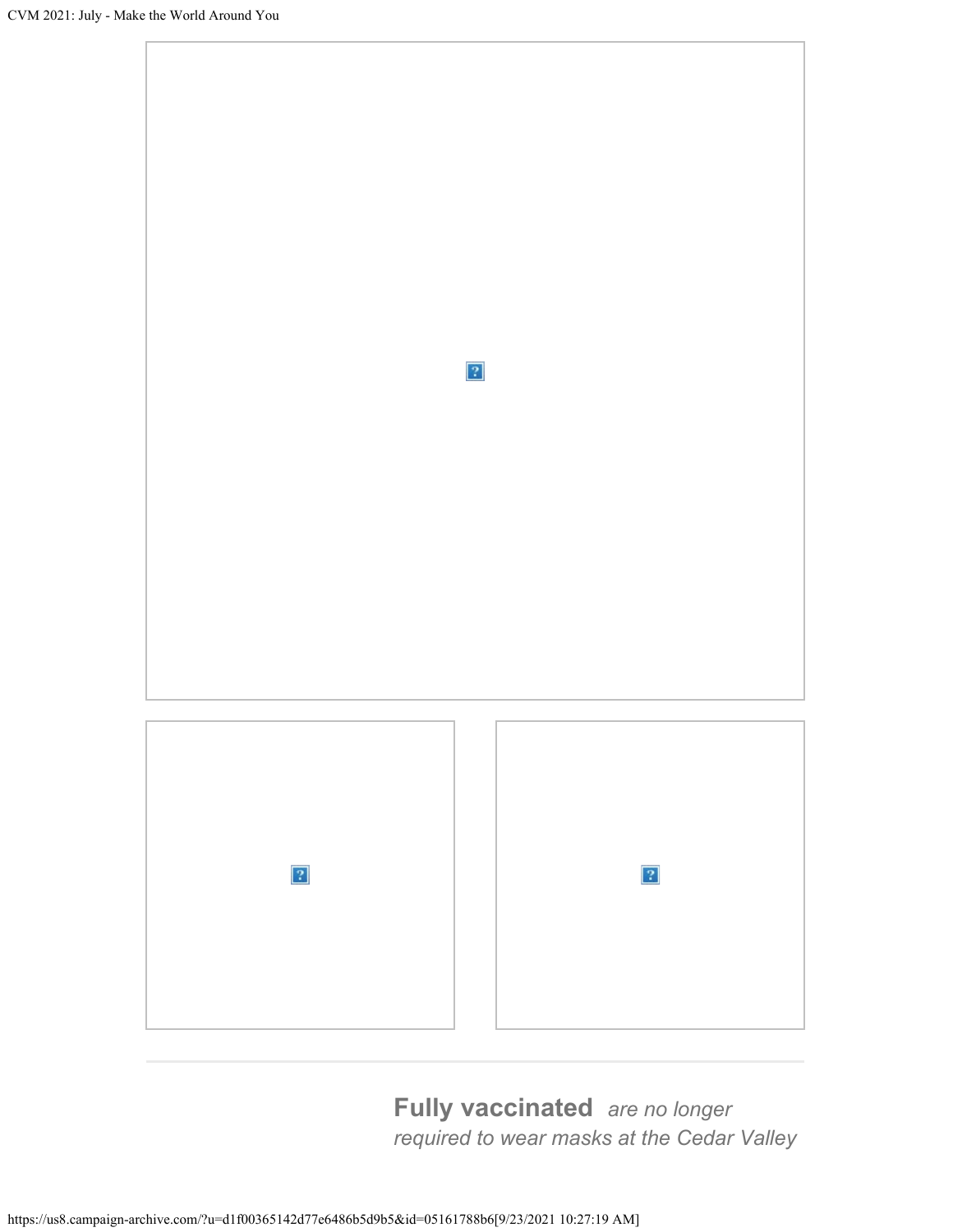

*Makers in accordance with the CDC and local ordinance. Otherwise, please continue to wear masks to protect yourself and others that cannot yet be vaccinated in an effort to put community spread behind us.*

**Construction Update:** Thank you all for your patience as the TechWorks Building has seen a major renovation over the last last year. The front entrance is now open, and it seems we have rounded the corner. If you experience issues or inconvenience as the dust settles and people move in, please let us know info@cedarvalleymaker.org. We will work through the issues as quickly as possible. Thanks again.

**[Proximity App](https://www.proximity.space/apps/) The proximity app can** be downloaded to your smart device, and allows scheduling time in the space and access using digital keys. Links to the app and more detailed instruction on entering a pin are in the access control [procedure that is](https://docs.google.com/document/d/18HC5n-TzWr5ynP8j1MGWK7xHu_oUE61Rvd1nA5EH2KA/edit?usp=sharing) [linked](https://docs.google.com/document/d/18HC5n-TzWr5ynP8j1MGWK7xHu_oUE61Rvd1nA5EH2KA/edit?usp=sharing). Doors can be unlocked for community groups and events for scheduled dates and times. To schedule, contact:

[info@cedarvalleymakers.org](mailto:info@cedarvalleymakers.org?subject=Space%20access%20for%20event%20or%20group)

**Member Resources** - We have been updating the [member resource page on](https://www.cedarvalleymakers.org/resource-center)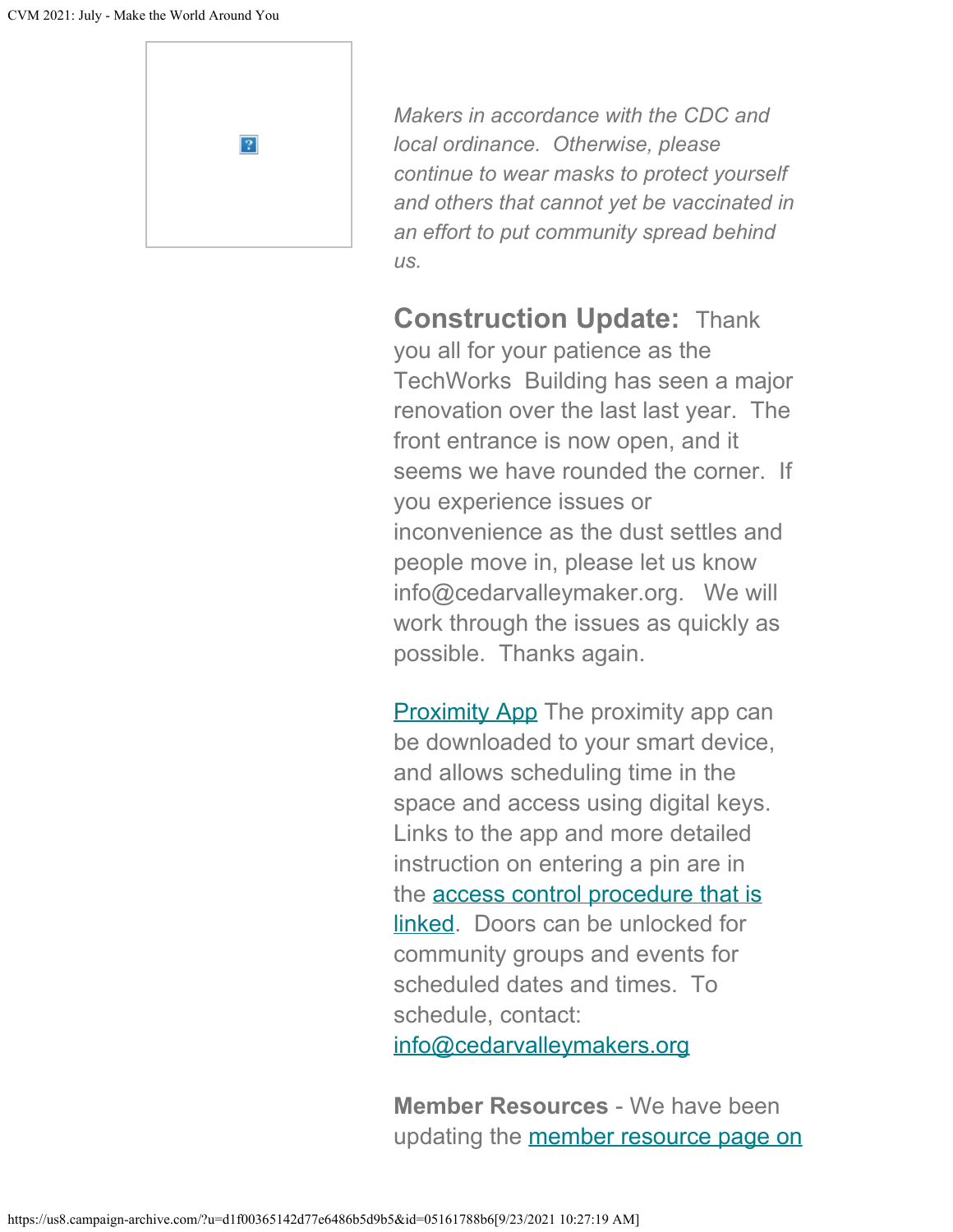[the website weekly](https://www.cedarvalleymakers.org/resource-center) with guides, tutorials, and manuals. We also have a dedicated group of volunteers that are all too happy to give advice. If you are ready to start a project and would like some assistance, please do not hesitate to

ask. [info@cedarvalleymakers.org](mailto:info@cedarvalleymakers.org)

## **Support Cedar Valley Makers**

It is amazing what a bunch of dedicated volunteers can do, but we only scratch the surface of CVM's potential. With your support we can do much more:

- Become a paying maker space member with a recurring monthly membership of \$40.00 and get full access to the shop and tools 24/7.
- Sign up for a community membership and volunteer to mentor, or help with workshops and events.
- If you have less time then money, consider becoming a friend of CVM with a tax deductible donation**.** Our goal is to have 150 friends willing to give us a small recurring donation. If that is you, support us through the [Community](https://www.cfneia.org/giving/give-today?fund=609)

### **[The](https://www.cedarvalleymakers.org/Board-of-Directors/)** [Board](https://www.cedarvalleymakers.org/Board-of-Directors/) **[of Directors](https://www.cedarvalleymakers.org/Board-of-Directors/)**

**Our Mission:** To promote collaborative learning, creative design, and manufacturing for people of all ages and skill levels. We provide education by giving access to tools, machines and training inside our makerspace and by promoting and planning educational events that can forward scientific thinking, learning and entrepreneurial spirit for all members of our community.